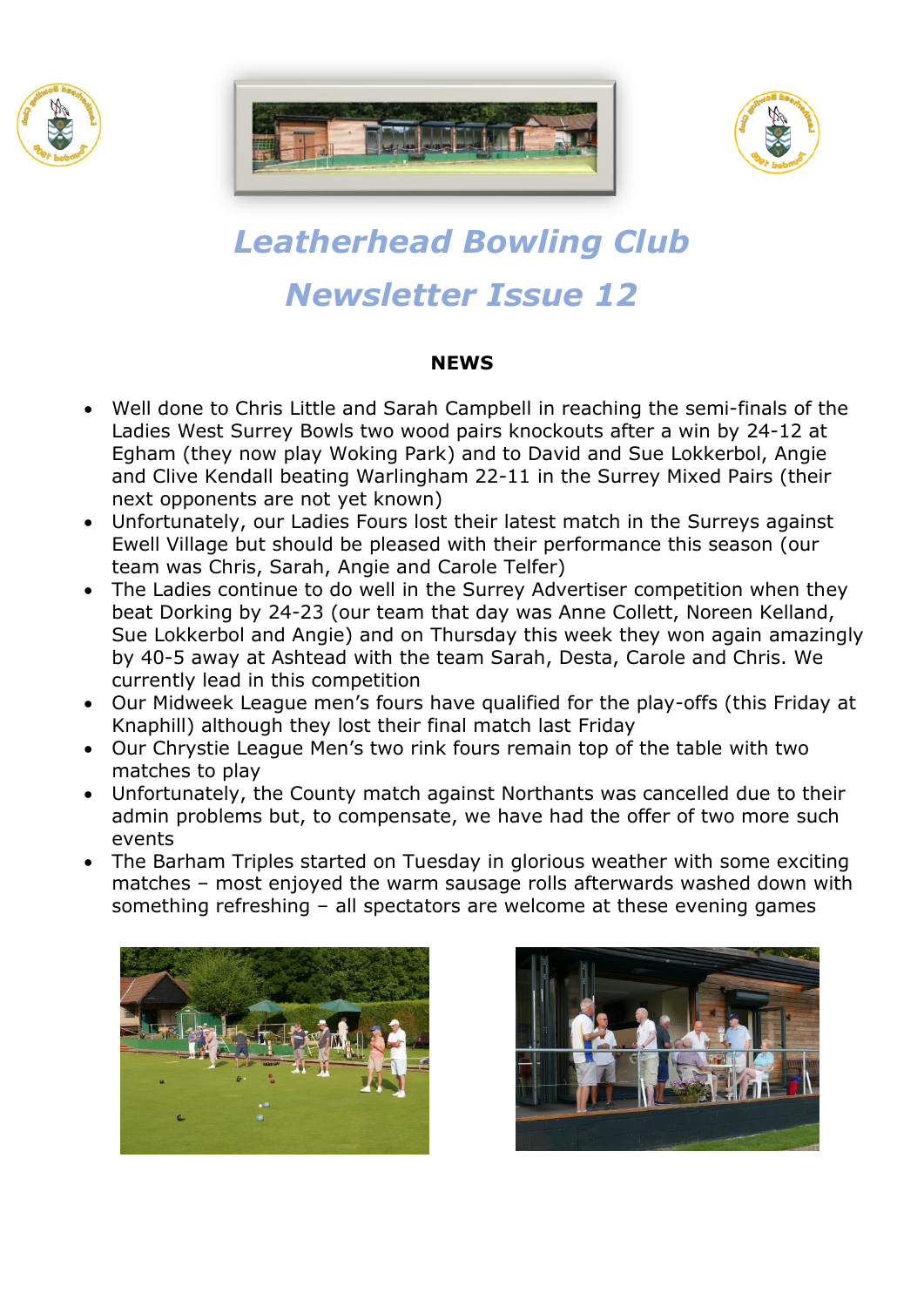The Club results have been as follows:

- The West Surrey league game on Friday saw a narrow defeat to Mayford Hall but see above
- On Saturday the Men lost to table-topping Camberley but secured a draw on one of the three rinks yet lost overall – our Ladies beat Camberley in the Sapphire League by two rinks to one and also overall
- On Monday our Ladies two triples beat Godalming and Farncombe overall with each team winning one rink in the West Surrey Monday League

# **FORTHCOMING MATCHES**

Thursday July 22nd – Men's match against Hook and Southborough had been cancelled

Friday July 23rd - the Ladies play Bookham away in a friendly – 2pm

Friday July 23rd - the Men play in the West Surrey Midweek League Zonal play-offs away at Knaphill – our team is Mike Edger, Ray Dawson, Dennis Snow and Derek Webb

Friday July 23rd – Barham Triples – 5.15 for 5.30pm start

Saturday July 24th – West Surrey Men's League three rinks team are at home to Hook and Southborough - 2.30pm

Sunday July  $25<sup>th</sup>$  – A Mixed three rinks team play at home to Chessington – 2.30pm

Monday 26th – the Men play Brockham at home (two rinks) in the Chrystie – 6.15pm and the Ladies (two triples) are at home to Holloway Hill in the West Surrey Monday League – 6.30pm

Tuesday  $27<sup>th</sup>$  – Barham Triples – 5.15pm for 5.30pm start

## **CAPTAIN'S CORNER**

**Desta** – All the forthcoming Ladies' match sheets are on the notice boards, and we need more players so please play if you can

## **THE GREEN AND CLUBHOUSE**

Jamie has scarified the green and then mowed to a low level.

Recent visitors have been amazed at how phoenix-like our clubhouse has risen to become the envy of most, especially with the folding doors making it such an attractive (and safe) hot summer facility.